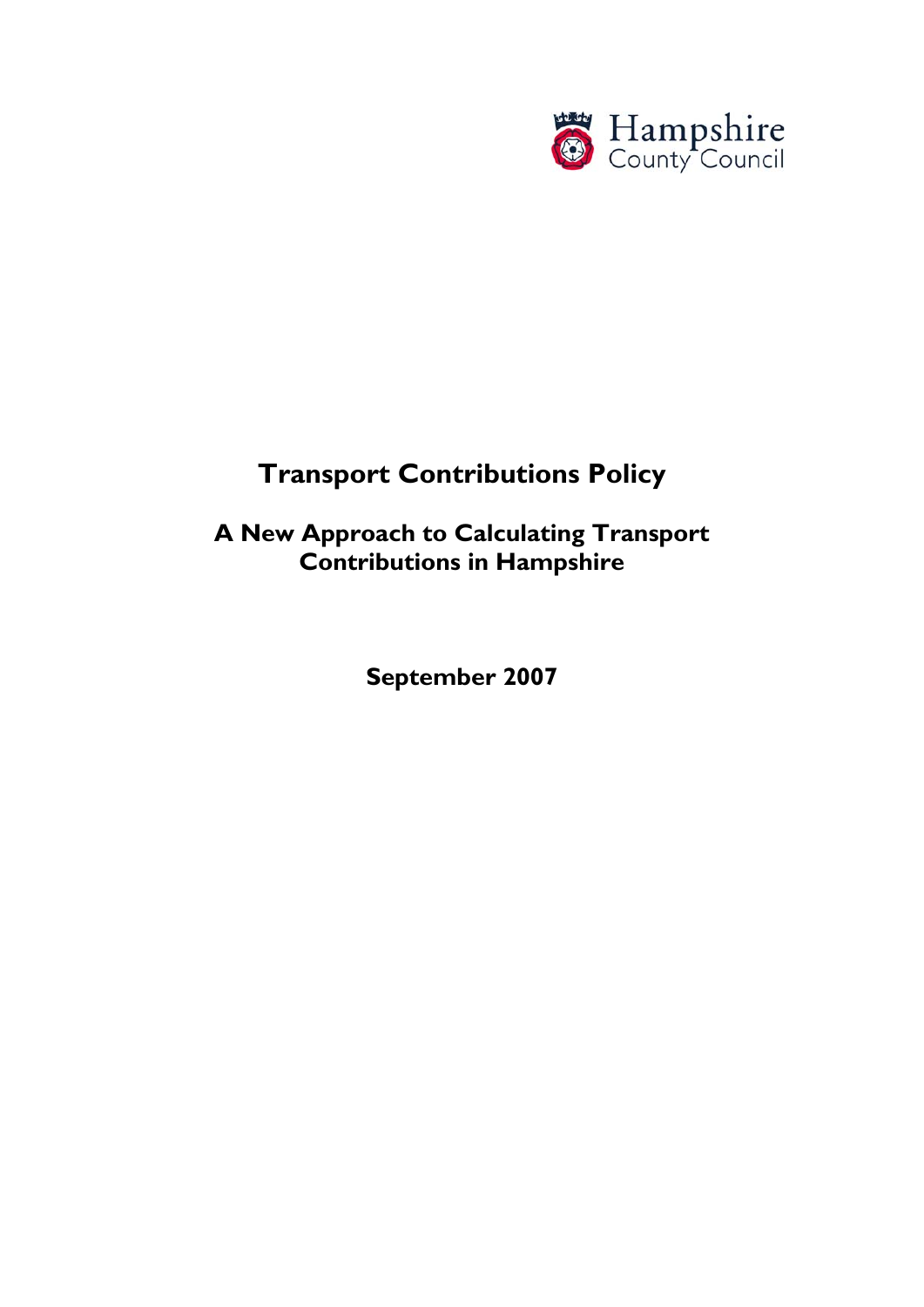# **1 Introduction**

- 1.1 For some time the County Council has been considering possible methods of calculating the level of transport contributions sought from development across the County in order to adopt a clear and appropriate policy. The aim of this policy would be to achieve the following:
	- Clarity
	- Certainty
	- Fairness
	- Accountability
	- Wider support amongst users

# **2 Background**

2.1 Transport contributions are one constituent of a wider remit known as 'planning obligations'. Planning obligations are secured under Section 106 of the Town and Country Planning Act 1990. Section 106 of the Town and Country Planning Act 1990 provides for 'payments of money, either of a specific amount or by reference to a formula, and require periodical payments to be paid indefinitely or for a specified period'. It is under this guidance that the Highway Authority negotiates and secures financial contributions from developers towards transport infrastructure or services to mitigate for the additional transport needs and burden imposed on the existing network.

# **3 Circular 05/2005**

- 3.1 Circular 05/2005 provides guidance to local authorities on the use of planning obligations and was issued on 18 July 2005 by the ODPM to replace the Department of the Environment Circular 1/97. The Circular clarifies the basis on which planning obligations should be assessed in terms of their acceptability against policy and provides further guidance on the process of securing obligations. Planning obligations are 'intended to make development acceptable which would otherwise be unacceptable in planning terms'. Contributions are secured in order to militate against a development's impact or to encourage more sustainable transport practices.
- 3.2 There are five Policy Tests which planning obligations must meet. These are that the obligations must be:
	- Relevant to planning;
	- Necessary to make the proposed development acceptable in planning terms;
	- Directly related to the proposed development;
	- Fairly and reasonably related in scale and kind to the proposed development; and
	- Reasonable in all other respects.

This guidance is in general accordance with that previously contained within Circular 1/97, although there are some substantive changes in approach as a result of Circular 05/2005.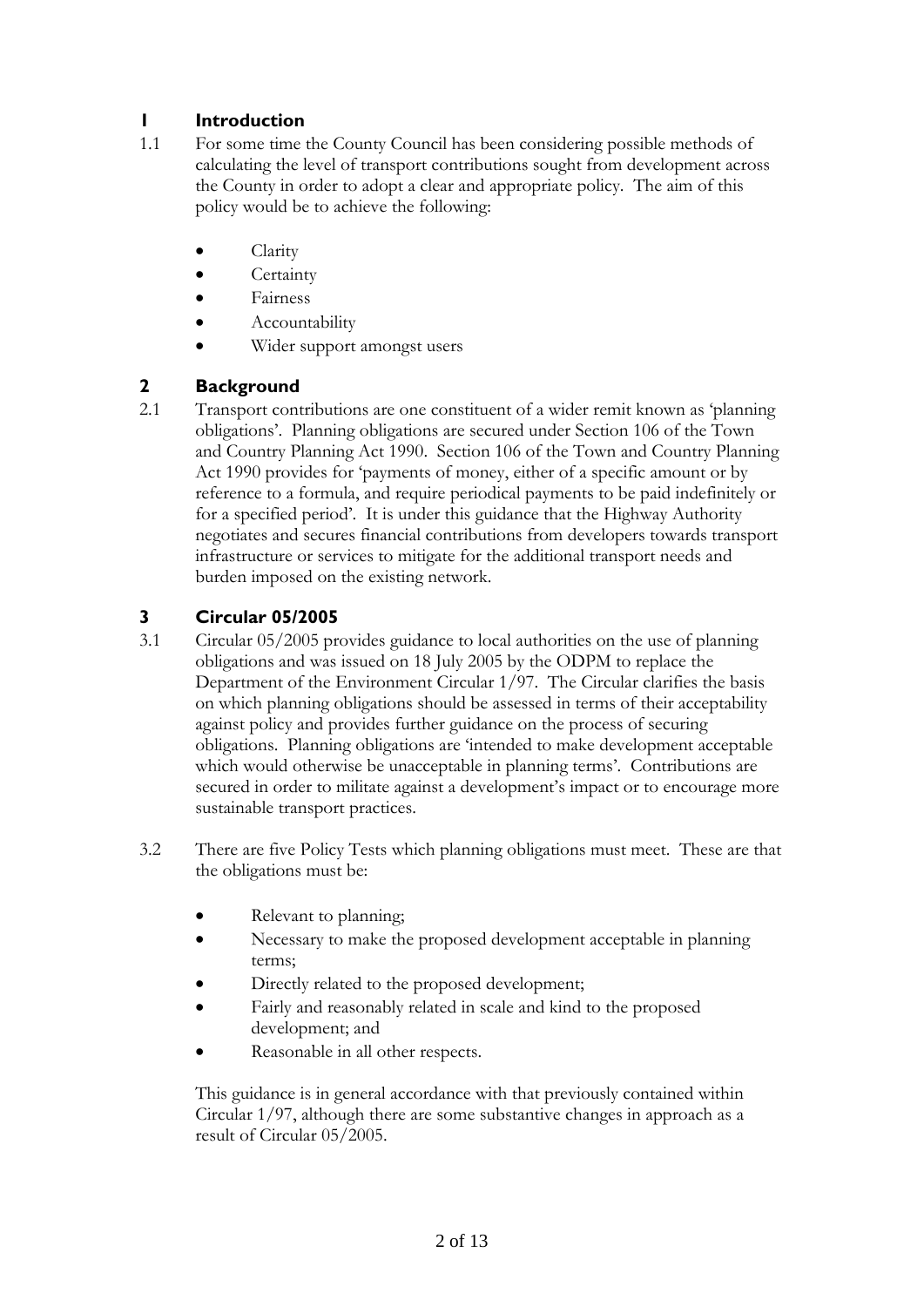- 3.3 The new guidance allows for the pooling of contributions. Where the combined impact of a number of developments creates the need for new or improved infrastructure, the guidance acknowledges that it may be reasonable for the associated developers' contributions to be pooled in order to allow the infrastructure to be secured and provided in a fair and equitable way.
- 3.4 The greatest, and possibly the most helpful, change to the guidance relates to the use of formulae and standard charges to calculate the level of contributions payable. It is stated that 'local authorities are encouraged to employ formulae and standard charges where appropriate, as part of their framework for negotiating and securing planning obligations'. These models can help to expedite negotiations and ensure predictability by indicating the likely size of contributions at the earliest possible stage. They can also promote transparency by making indicative figures public and assist in accountability in the spending of monies.
- 3.5 The guidance does, however, stipulate that standard charges and formulae applied to each development should reflect the actual impacts of the development and should comply with the Policy Tests, detailed in 3.2.

### **4 The Existing Arrangements within Hampshire**

- 4.1 Until late 2004 Hampshire County Council was the body responsible for negotiating and collecting all transport contributions within the County. However, Highways Development Control Agency Agreements were signed with 10 out of the 11 districts within Hampshire which allow the respective planning authorities to secure transport contributions up to the sum of  $\ddot{\text{f}}$  50,000 ( $\ddot{\text{f}}$ 100,000) for the Boroughs of Eastleigh and Basingstoke & Deane). Any contributions collected must be transferred to the County Council within 14 days of receipt in order that the money can be spent appropriately.
- 4.2 The County has largely relied on negotiating contributions on the basis of a Transport Assessment (TA) submitted in support of a planning application. In some cases, generally with residential developments, a figure per dwelling is informally applied to arrive at an estimated figure, which is then the subject of detailed negotiations with the developer. This approach leads to inconsistencies between the levels of contributions sought in different parts of the County and the method(s) used to derive each figure.

# **5 Outline of the proposed contribution policy**

- 5.1 It is proposed to introduce a formulaic approach to calculating transport contribution across the County which will define the level of contribution which new development should contribute. This policy is designed to be applicable to developments of all sizes, from a single unit upwards. It is anticipated that this approach will be included in the Local Transport Plan and be adopted by each of the County's Districts.
- 5.2 The formula is proposed to be based on the transport impact of each development in accordance with Circular 05/2005. The basic measurement of transport impact will be quantified by the net increase in the of number of multimodal trips that a development is expected to generate. A financial value will then be attached to each multi-modal trip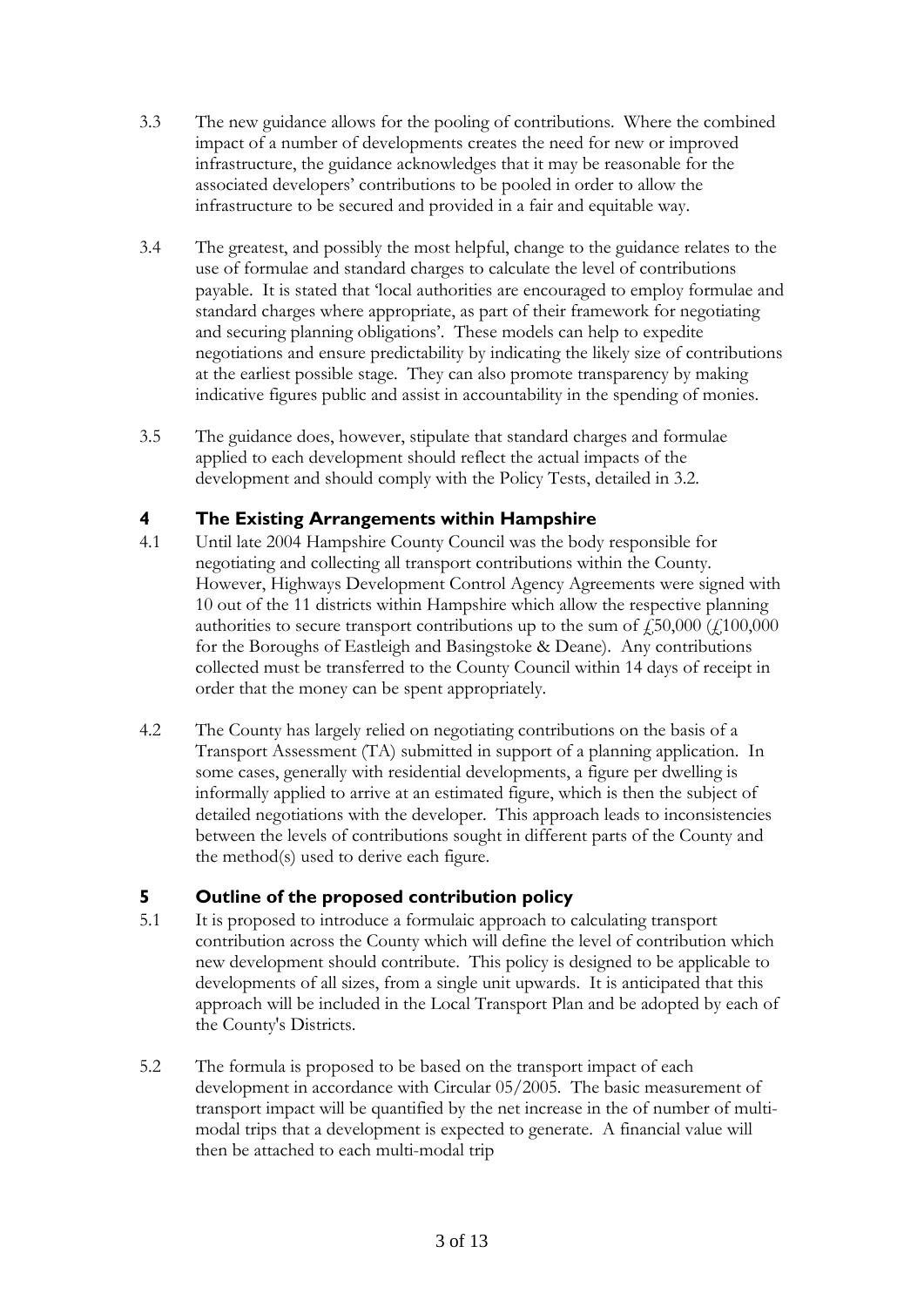# **6 Multi-modal trips**

- 6.1 A multi-modal trip rate per development will be derived from a schedule of trip rates produced by the County Council for residential uses and those in the B Use Class. For residential development, rates will be provided per dwelling size. These trip rates have been derived from the National Travel Survey and the National Transport Trends statistics of the Office of National Statistics and are, where possible, specific to the characteristics of Hampshire. The proposed schedule is included in Appendix 1. In the case of the B Use Class trip rates have been derived from the TRICS Database (Local Authorities database of trip rates).
- 6.2 Where development is proposed that does not fall within the Use Classes defined in Appendix 1 the multi-modal trip rates will be negotiated with the Development Control Engineer.
- 6.3 Where a site has a previous use, the net increase in multi-modal trips will be used to calculate the contribution. Where a site has been dormant for 5 years or more all traffic generated by a proposed new use of the site will be considered to be new to the network. This means that all multi-modal trips generated by the new development will be used to calculate the contribution.
- 6.4 The residential multi-modal trip rates apply to all residential developments within the County, regardless of size.
- 6.5 The employment multi-modal trip rates only apply to those developments which do not require a TA. Where a TA is required the agreed multi-modal trip rate will be used to calculate the contribution.
- 6.6 For all other types of development, for instance leisure, retail or a nursing home, the multi-modal trip rate will be determined by the TA or Transport Statement submitted with the planning application and the cost per trip used for the employment uses will be applied.

# 7 **Residential Categories**

7.1 The trip rates for residential uses have been derived from assumed household occupancy levels as shown in Appendix 1. However, there has been some debate on how to categorise residential units. It was considered too complicated to establish an occupancy level and trip rate for each separate type of residential unit and so grouping units according to the number of bedrooms is considered to be the most sensible way forward.

# **8 Financial value per trip**

 $\overline{a}$ 

8.1 A financial value per trip for residential developments has been derived from the known cost of providing transport infrastructure required to serve new development. This takes the costs of providing the off-site transport infrastructure required to adequately serve new development in 2006 / 2007 transport mitigation packages at a variety of sites across the County<sup>[1](#page-3-0)</sup>. These sites are the Picket Twenty Major Development Area in Andover, Barton Farm in

<span id="page-3-0"></span><sup>&</sup>lt;sup>1</sup> Whilst a transport package has been agreed in relation to planning applications which have been submitted for development at these sites, it must be emphasised that not all of these sites have received planning permission and therefore the development will not necessarily go ahead and the contributions will only be secured by the County if planning permission is granted.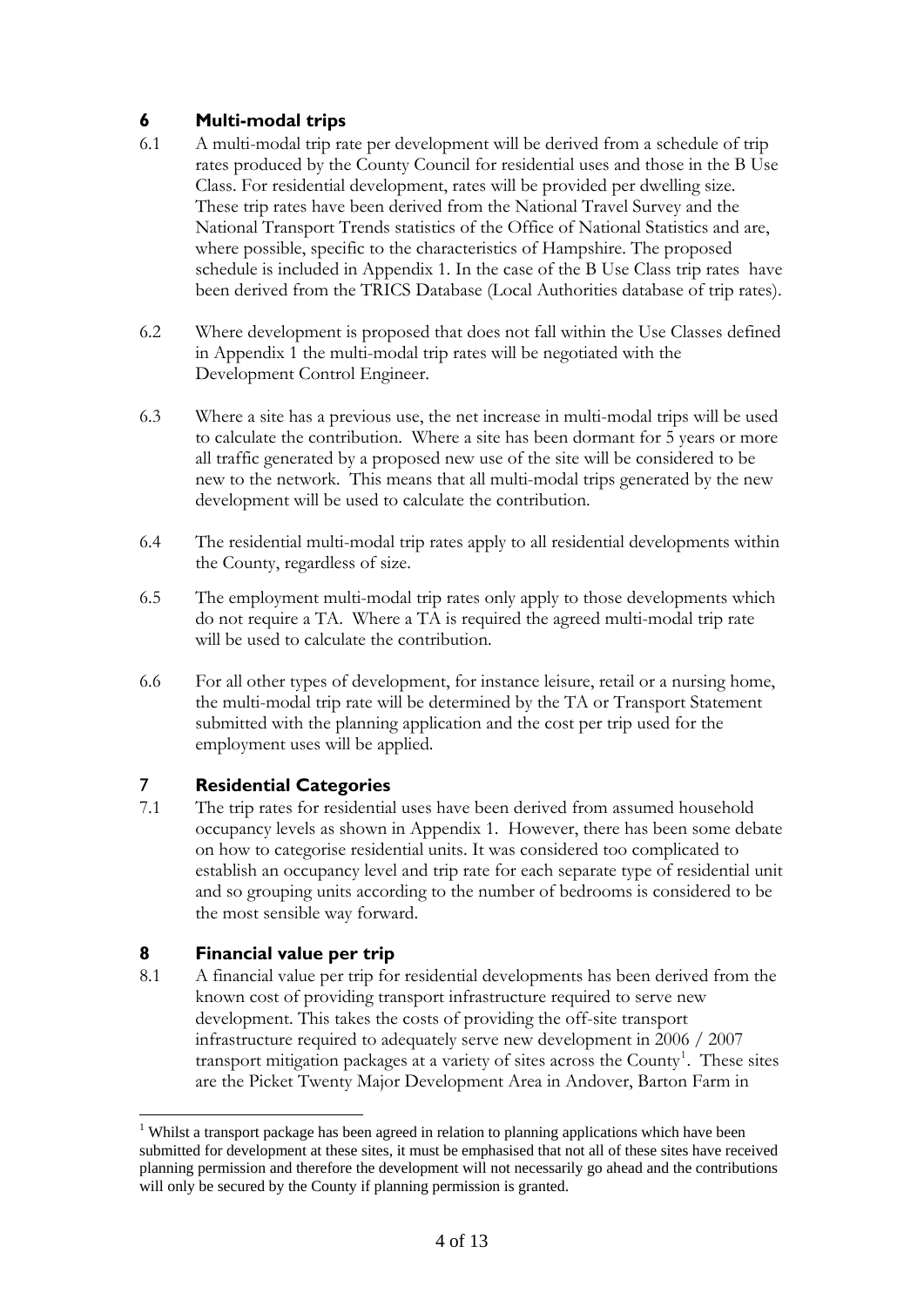Winchester, Queen Elizabeth Barracks in Church Crookham and the West of Waterlooville Major Development Area near Havant, the details of which can be seen in Appendix 2. These sites are considered to represent a best practice approach to considering the holistic impact of new development on the transport network and are located in areas which are representative of the County's diversity.

- 8.2 The average cost per residential multi-modal trip from the Major Development Areas is  $\sqrt{534}$ . (rounded to  $\sqrt{535}$ ).
- 8.3 The same approach as above has been taken for the B Use Class. The financial value per trip has been used for developments that fall within the B Use Class from three major developments within Hampshire – Andover Airfield, Solent Business Park in Whiteley and Farnborough Business Park. The average cost per multi-modal trip from the major employment sites is  $\sqrt{227}$ . (rounded to  $\sqrt{230}$ ). Details of these schemes is also included within Appendix 2.
- 8.4 The financial value per trip for each of the B Use Classes is considered to be applicable to all uses which fall outside of residential and the B Use Classes. The multi-modal trip rates for these developments will be agreed with the Development Control Engineer and the financial value will then be applied.
- 8.5 In general terms the level of contributions arrived at are in tune with those being collected from developments in adjoining counties but are significantly less than the Milton Keynes Tariff, adopted in 2003 as Supplementary Planning Guidance (SPG), which requires  $\text{\emph{f}}18,500$  per dwelling towards not only transport but improved physical and social infrastructure. It is hoped to develop a Hampshire County Council protocol in the future which will similarly cover all county functions in one contribution. A formulaic approach to transport contributions is also in line with the SE Plan strategy for ensuring the provision of the necessary infrastructure to support major new development.

### **9 Local weighting factor and economic viability**

- 9.1 Considerable investigation was made into whether a local weighting factor should be applied to financial value per trip in order to reflect the economic differences between each district within Hampshire. It has been decided, however, not to apply a local weighting factor to the financial value per trip for residential developments. The reasons for this are firstly, that the trip rates set for each type of dwelling size will mean that in urban areas where development is denser with smaller units the contribution will be less than in a more affluent area where developments consist of mostly larger houses. Secondly, economic viability is not normally a factor in residential developments as it is considered to be the most profitable development type. Thirdly the cost to the County Council in providing infrastructure and services to mitigate impact is constant across the County, irrespective of local economic factors.
- 9.2 For developments other than residential, the economic viability of the site will be considered and there will be scope to negotiate from the starting contribution calculated using this policy. However, that case must be supported by the Planning Authority to demonstrate that there is a need for the development and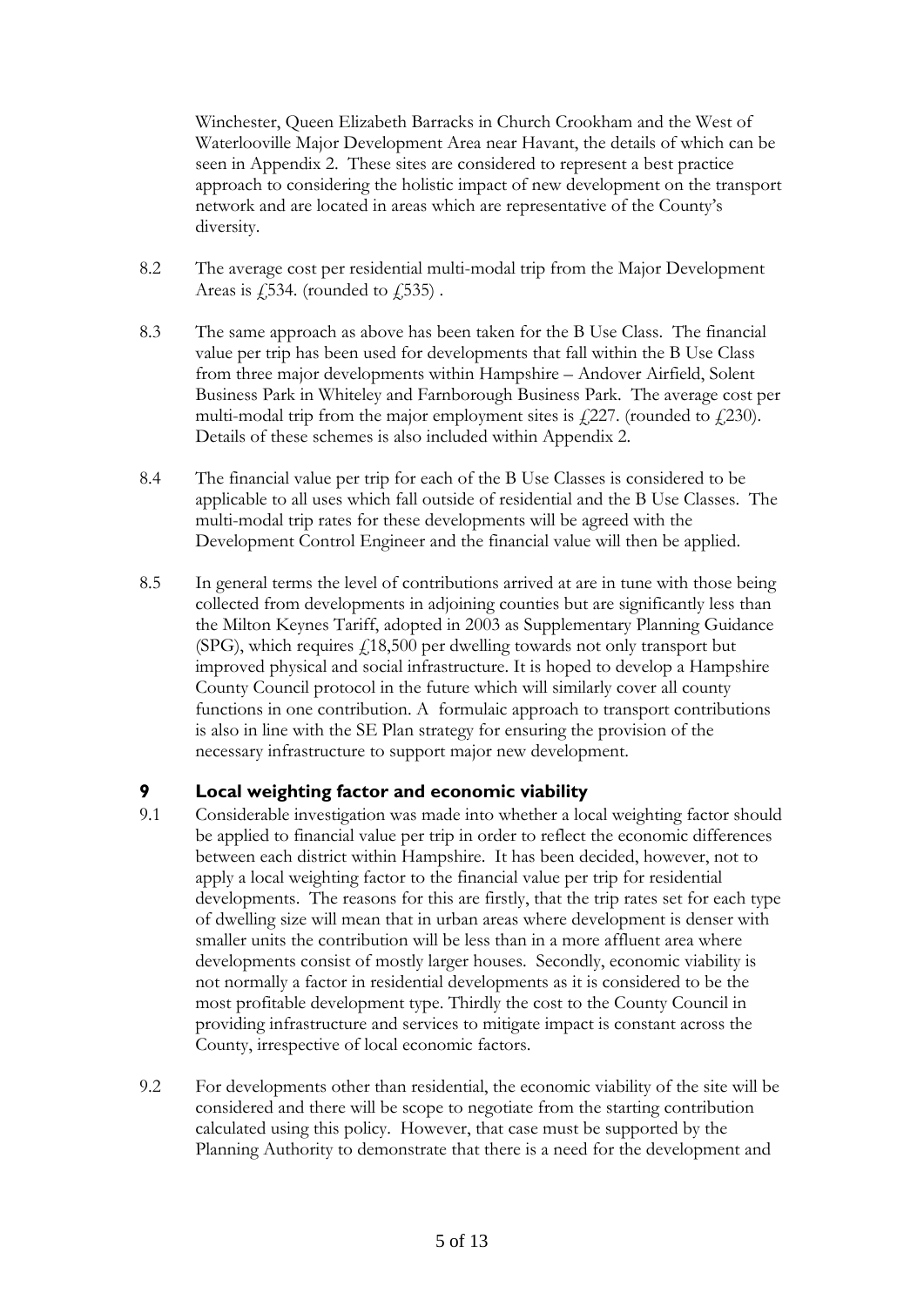that the viability of the development will be put in jeopardy should the County Council insist on a level of contribution in line with the policy.

### **10 Future review of the costs**

10.1 It is intended to use appropriate indexation to review and update the policy in forthcoming years. This indexation will be in line with that used to index the financial contributions within the S106 Agreements.

### **11 Section 278 Agreements and Travel Plans**

- 11.1 Section 278 Agreements will identify the works required to access the site. If the package of works agreed includes some works which may be considered to have wider public benefit, for instance a section of cycleway, the cost of these works may be deducted from the contribution.
- 11.2 If a Travel Plan is produced and secured by way of a Section 106 Agreement with a bond, the elements of the plan that are bonded and may provide wider public benefit may be deducted from the contributions

### **12 Transport Assessments**

- 12.1 Transport Assessments will still be required in accordance with the national guidance in Planning Policy Guidance Note 13 – Transport or any relevant successor government guidance to assess the impact and acceptability of new development proposals.
- 12.2 The trip rates contained within Appendix 2 of this document are for the purposes of the contribution tariff only. The trip rates for the purpose of a Transport Assessment will need to be negotiated and agreed with the relevant Highway Development Control Engineer.

### **13 What will the contributions will be spent on?**

- 13.1 The contributions collected will be spent on improvements to transport and the highway developed through the Area Transport Strategies. The contributions menu, found in Appendix 4, outlines the type of schemes on which the County Council may spend the contributions collected.
- 13.2 The contributions will be allocated to schemes or transport improvements in accordance to the terms of the Section 106 Agreement and Circular 05/05, and will not be spent elsewhere in the County.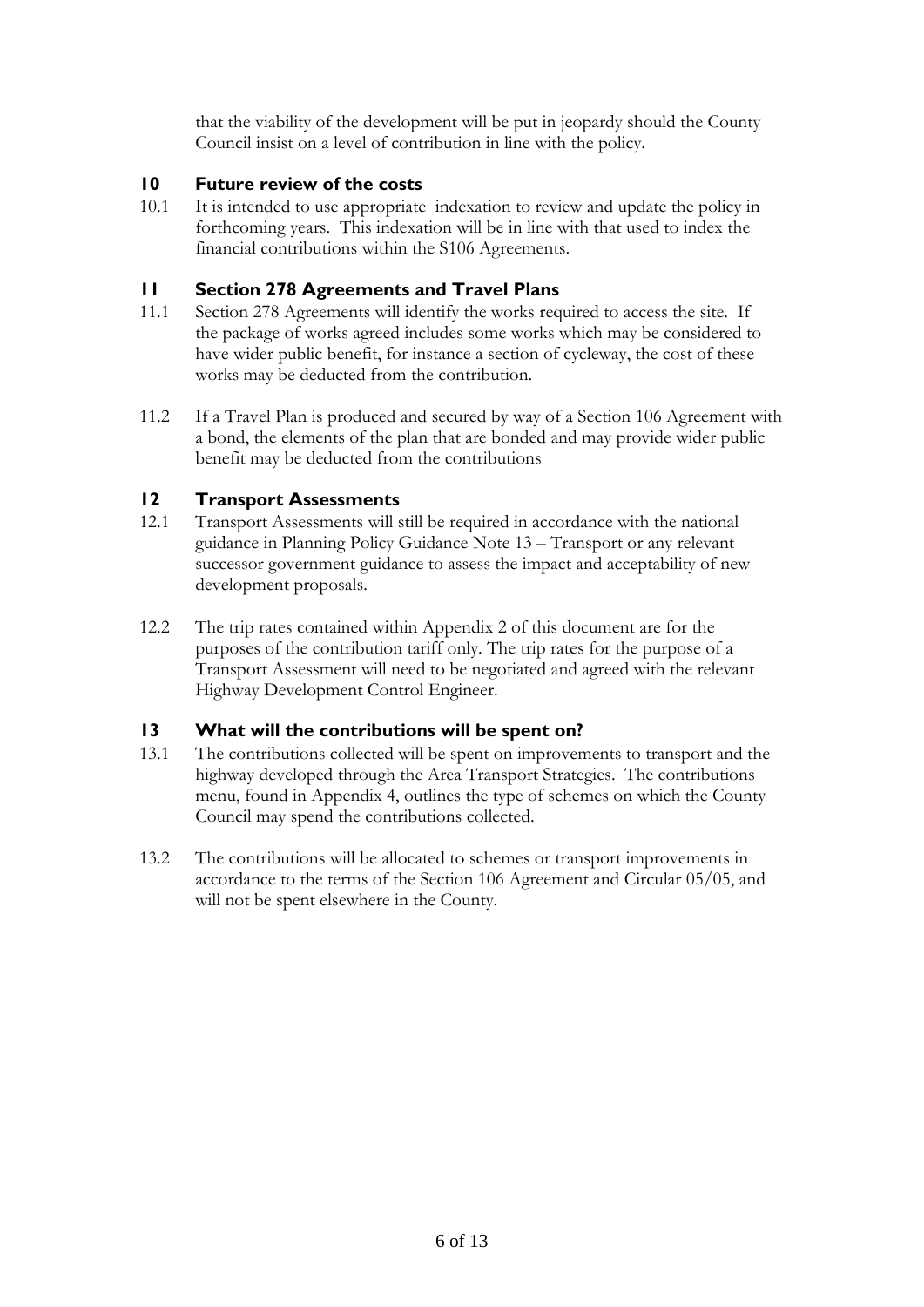### **APPENDIX 1**

# **Trip Rate Matrix**

# **Residential Use Class**

|                                   |      |                |               |                  |                 |                          |           |                                 |                 | <b>Trips</b> |
|-----------------------------------|------|----------------|---------------|------------------|-----------------|--------------------------|-----------|---------------------------------|-----------------|--------------|
|                                   | Walk | Bicycle        | Car<br>driver | Car<br>passenger | Motor-<br>cycle | Other<br>private         | Local bus | Surface<br>rail/under<br>ground | Other<br>Public | All<br>Modes |
| Commuting/business                | 20   | 5              | 122           | 19               | 2               |                          | 14        | 12                              | 3               | 198          |
| <b>Education/escort education</b> | 48   | 1              | 23            | 25               | ٠               | 3                        | 11        | 2                               | 1               | 114          |
| Shopping                          | 51   | 2              | 87            | 44               | ٠               | 1                        | 17        | 2                               | 2               | 206          |
| Other escort                      | 10   | ٠              | 58            | 27               | ٠               | $\overline{\phantom{a}}$ | 2         | ٠                               | ٠               | 97           |
| <b>Personal business</b>          | 26   | 1              | 46            | 26               | ۰               | 1                        | 7         | 1                               | 1               | 109          |
| Leisure                           | 49   | 5              | 99            | 94               | 1               | 2                        | 13        | 6                               | 8               | 277          |
| Other                             | 41   | $\blacksquare$ | ٠             | ٠                | ۰               | $\overline{\phantom{a}}$ | ٠         | ٠                               |                 | 42           |
| All purposes                      | 245  | 14             | 435           | 236              | 4               | 9                        | 63        | 23                              | 15              | 1.044        |

Source: National Travel Statistics – Transport Statistics 2006

| Household   |      | Pedal | Car    | Car       | Other   | Local |      | Other  | Annual | Daily<br>Trip |
|-------------|------|-------|--------|-----------|---------|-------|------|--------|--------|---------------|
| <b>Size</b> | Walk | cycle | driver | passenger | private | bus   | Rail | public | Rate   | Rate          |
| 1 Occupant  | 245  | 14    | 435    | 236       | 13      | 63    | 23   | 15     | 1044   | 2.9           |
| 2 Occupant  | 490  | 28    | 870    | 472       | 26      | 126   | 46   | 30     | 2088   | 5.9           |
| 3 Occupant  | 735  | 42    | 1305   | 708       | 39      | 189   | 69   | 45     | 3132   | 8.7           |
| 4 Occupant  | 980  | 56    | 1740   | 944       | 52      | 252   | 92   | 60     | 4176   | 11.6          |

# **Employment Use Classes**

| <b>Use Class</b>                | <b>Multi-Modal Trips</b><br>(per 100 sqm) |
|---------------------------------|-------------------------------------------|
| <b>B1</b> Business              | 18.7                                      |
| <b>B2 General Industry</b>      | 75                                        |
| B8 – Warehouse and Distribution | 94                                        |

Source: TRICS Database 2007(a)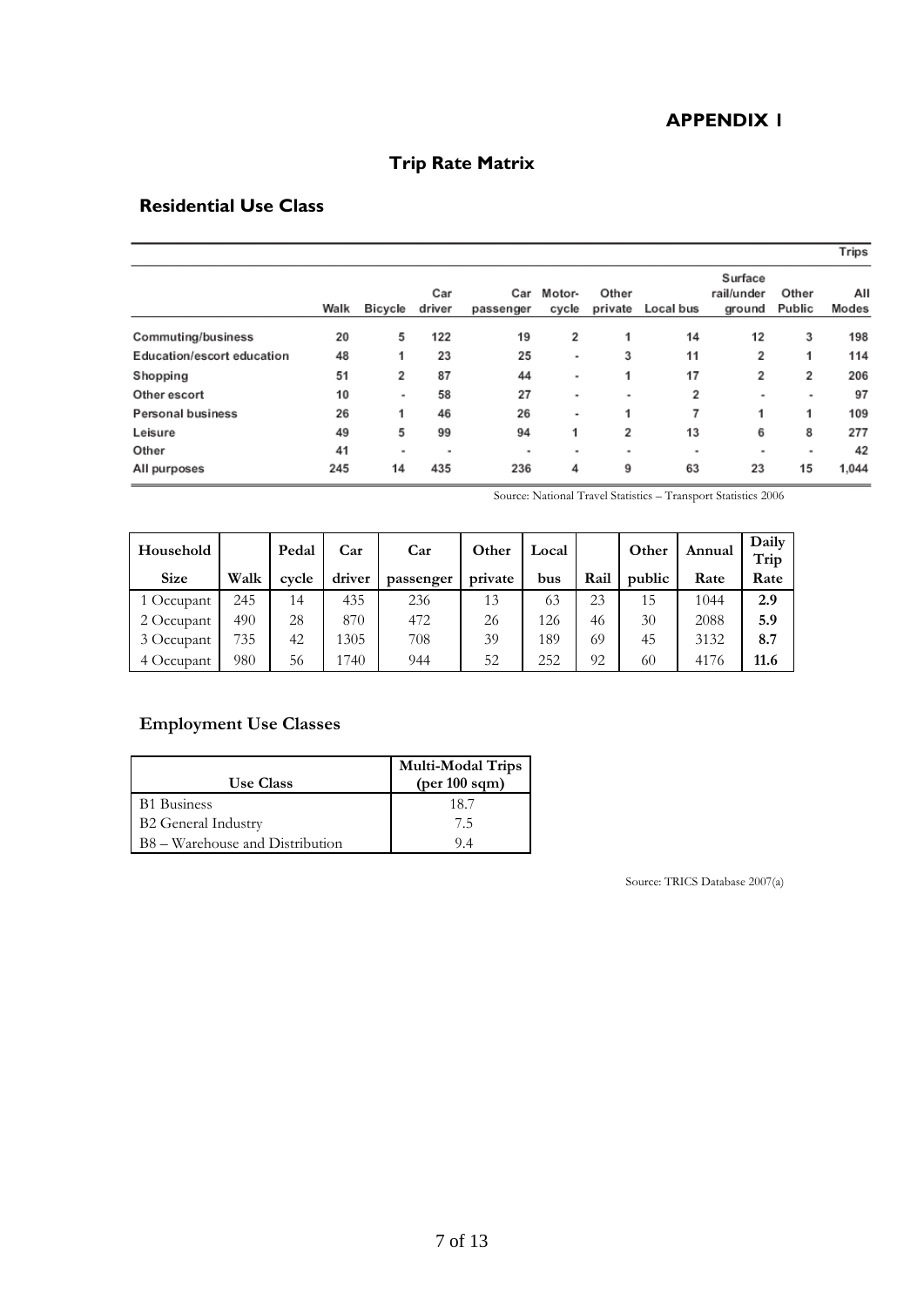### **Transport costs associated with Hampshire Major Development Areas**

### **Picket Twenty MDA in Andover**

1. **Cost per dwelling**

Total cost of transport infrastructure needed to serve the 1,200 dwelling development =  $f(5,672,050) = 4.4727$  per dwelling

#### 2. **Cost per trip**

1,200 dwellings x 7 multi-modal trips a day = 8,400 trips a day

To find cost per trip divide total transport cost by total multi-modal trips

i.e.  $\frac{1}{5,672,050}$  / 8,400 =  $\frac{1}{1,675}$  per trip

### **West of Waterlooville MDA**

#### 1. **Cost per dwelling**

Residential 2,000 dwellings x 7 multi modal trips a day  $= 14,000$  trips per day

Employment  $30ha$  employment (115,216 sqm) x 12.79 multi-modal trips per  $100/\text{sgm} =$ 14,736 trips per day

(N.B – Employment uses varied across B Use Class. Appropriate trip rate was agreed with Development Control)

Total multi-modal trips for the site  $= 28,736$  trips

Residential portion =  $14,000 / 28,736 = 49\%$  of the transport demand from the site and so  $\ell$ 10,769,600 x 49% =  $\ell$ 5,277,104

Proportionate cost of transport mitigation package required to serve the 2,000 dwellings is  $\sqrt{5,277,104} = \angle{2,639}$  per dwelling

### 2. **Cost per trip**

To find cost per trip divide the proportional transport cost by number of residential multi-modal trips

i.e  $\angle 5,277,104 / 14,000 =$  **£377** per trip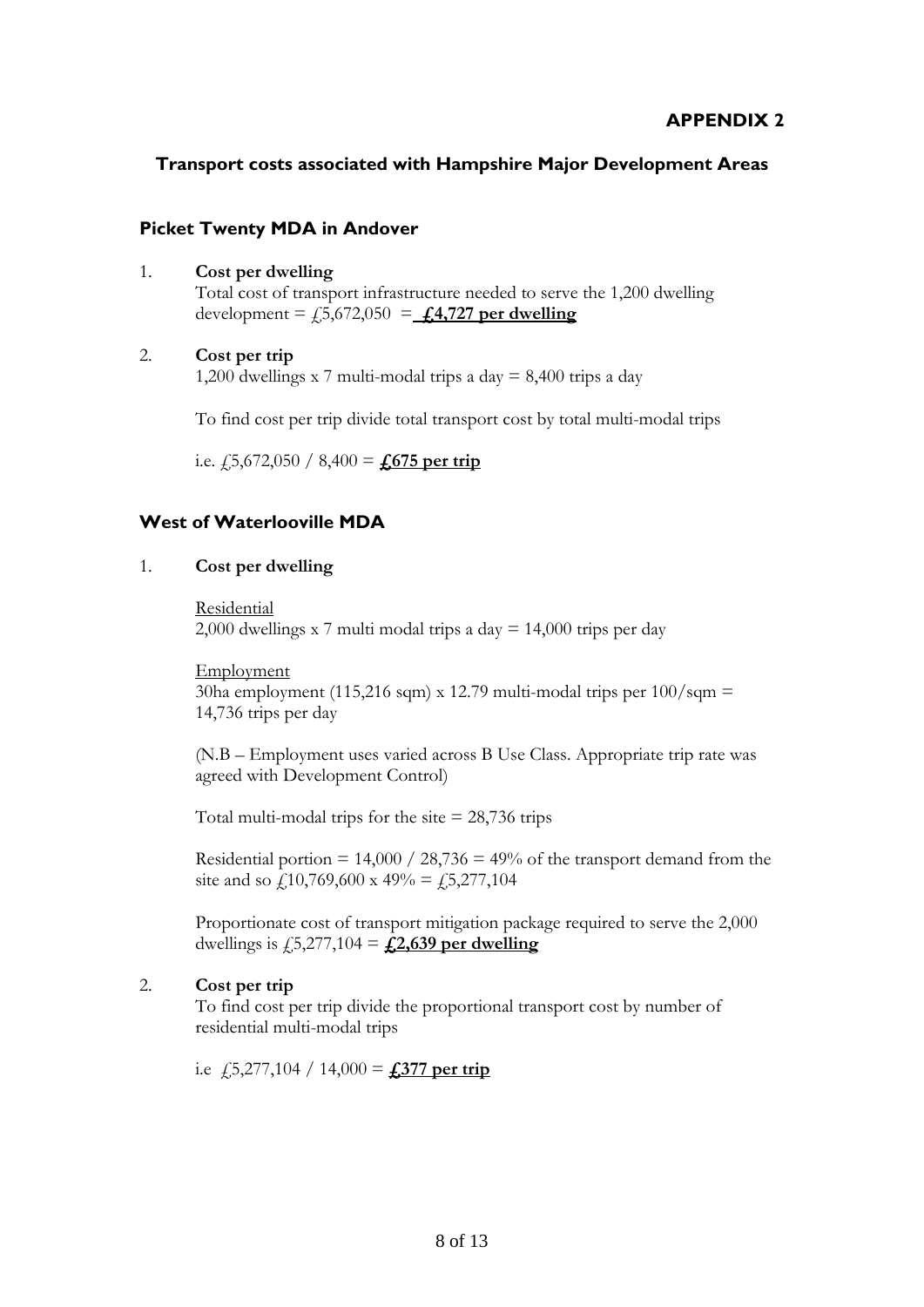### **Barton Farm in Winchester**

#### 1. **Cost per dwelling**

Total cost of transport infrastructure needed to serve the  $2,000$  dwelling  $=$  $\overline{f}$ 6,055,000 = **£3,028** per dwelling

### 2. **Cost per trip**

2,000 dwellings x 7 multi-modal trips per day = 14,000 trips

£6,055,000 / 14,000 trips = **£433 per trip**

### **Queen Elizabeth Barracks, Church Crookham**

#### 1. **Cost per dwelling**

Total cost of transport infrastructure needed to serve the 1,055 dwelling development =  $f_4800,000 = f_44,549$  per dwelling

#### 2. **Cost per trip**

1,055 dwellings x 7 multi-modal trips per day = 7, 385 trips per day

 $\text{\textsterling}4,800,000 / 7,385 = \text{\textsterling}649$  per trip

### **Andover Airfield Business Park**

#### 1. **Cost per square metre**

Total cost of transport infrastructure needed to serve the 69,000 square metre business park development =  $\text{\textsterling}2,900,000 = \text{\textsterling}42$  per square metre

#### 2. **Cost per trip**

69,000 square metre business park x 18.7 multi modal trips per  $100/\text{sgm} =$ 12,903 trips per day

To find cost per trip divide total transport cost by total trips

i.e.  $\frac{1}{2}$ ,900,000 / 12,903 trips =  $\frac{1}{2}$ ,225 per trip

### **Solent 2 Business Park Whiteley**

#### 1. **Cost per square metre**

Total cost of transport infrastructure needed to serve the 35,656 square metre business park development  $=$   $f(1,150,000) =$   $f(32)$  per square metre

#### 2. **Cost per trip**

35,656 square metre business park x 18.7 multi modal trips per  $100/\text{sgm} = 6,668$ trips per day

To find cost per trip divide total transport cost by total trips

i.e.  $\text{\textsterling}1,150,000 / 6,668 \text{ trips} = \text{\textsterling}172 \text{ per trip}$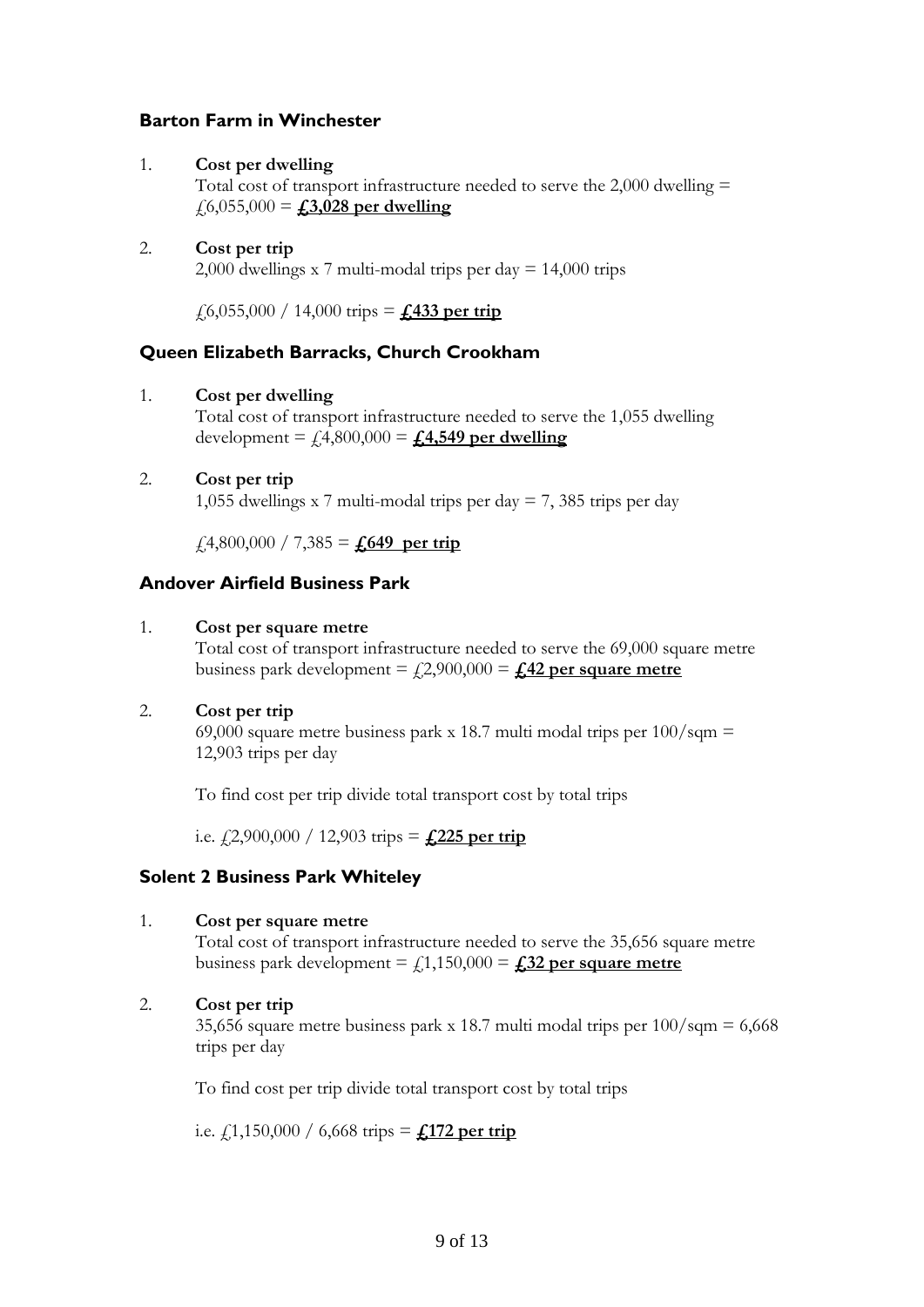### **Farnborough Business Park**

### 1. **Cost per square metre**

Total cost of transport infrastructure needed to serve the 155,000 square metre business park development =  $f(8,190,000) = 253$  per square metre

### 2. **Cost per trip**

155,000 square metre business park x 18.7 multi-modal trips per  $100/\text{sgm} =$ 28,985 trips per day

£8,190,000 / 28,985 trips = **£283 per trip**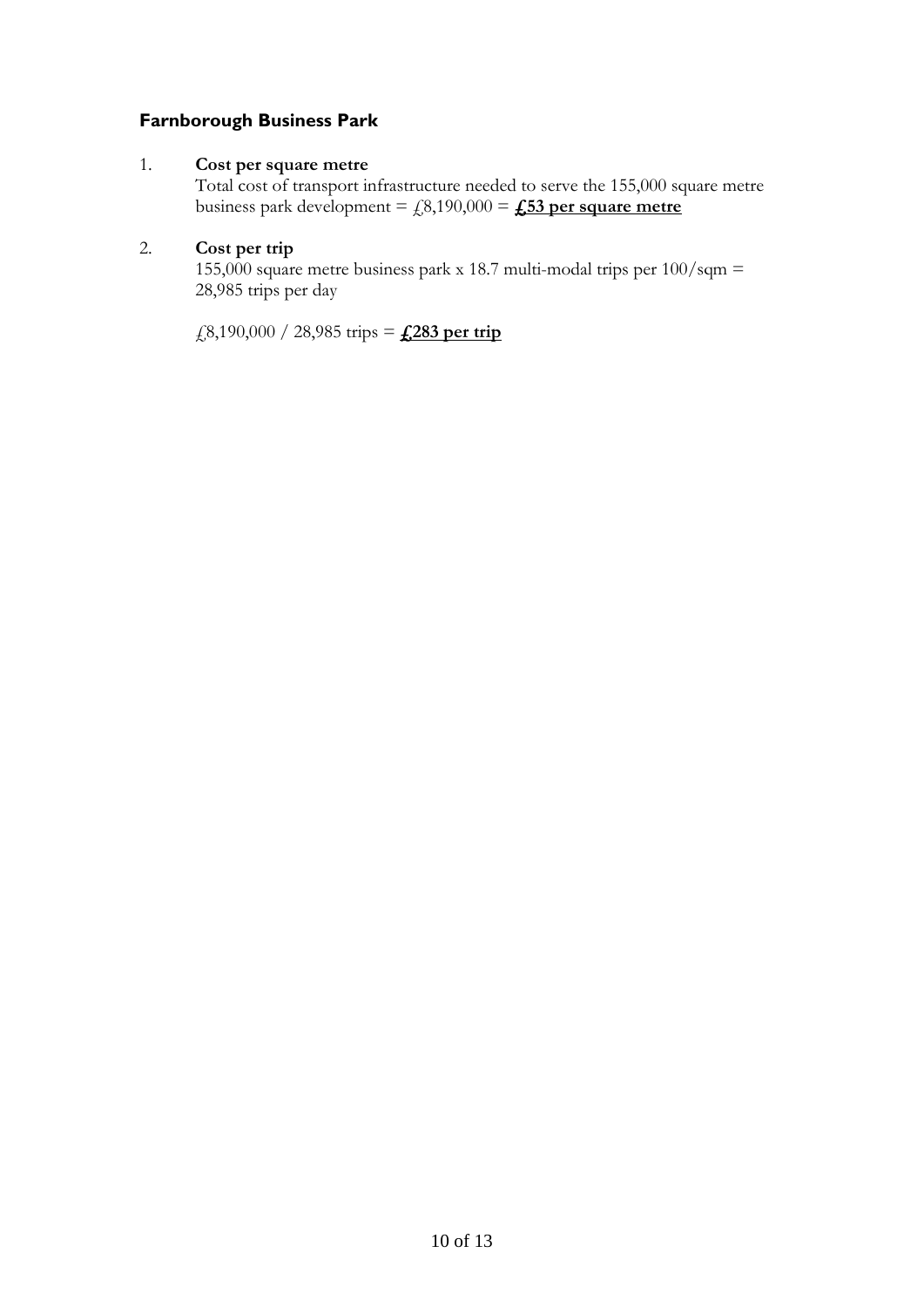# **APPENDIX 3**

| <b>C3 - Residential</b>    | Cost per<br>Trip<br>(£) | <b>Household</b><br><b>Occupancy</b> | <b>Multi-Modal</b><br><b>Trips (per</b><br>dwelling) | Cost per<br>dwelling<br>(L) |
|----------------------------|-------------------------|--------------------------------------|------------------------------------------------------|-----------------------------|
| 1 Bed Dwelling             | 535                     | 1.3                                  | 3.7                                                  | 1980                        |
| 2-3 Bed Dwelling           | 535                     | 2.42                                 | 7.0                                                  | 3745                        |
| 4+ Bed Dwelling            | 535                     | 3.5                                  | 10.2                                                 | 5457                        |
| <b>B</b> - Employment      | Cost per                |                                      | <b>Multi-Modal</b>                                   | Cost per                    |
|                            | Trip                    |                                      | <b>Trips (per</b>                                    | <b>100 sqm</b>              |
|                            | (£)                     |                                      | 100sqm)                                              | (£)                         |
| <b>B1</b> Business         | 230                     |                                      | 18.7                                                 | 4301                        |
| <b>B2</b> General Industry | 230                     |                                      | 7.5                                                  | 1725                        |
| B8 Warehouse &             | 230                     |                                      | 9.4                                                  | 2162                        |
| Distribution               |                         |                                      |                                                      |                             |

# **Calculating contributions**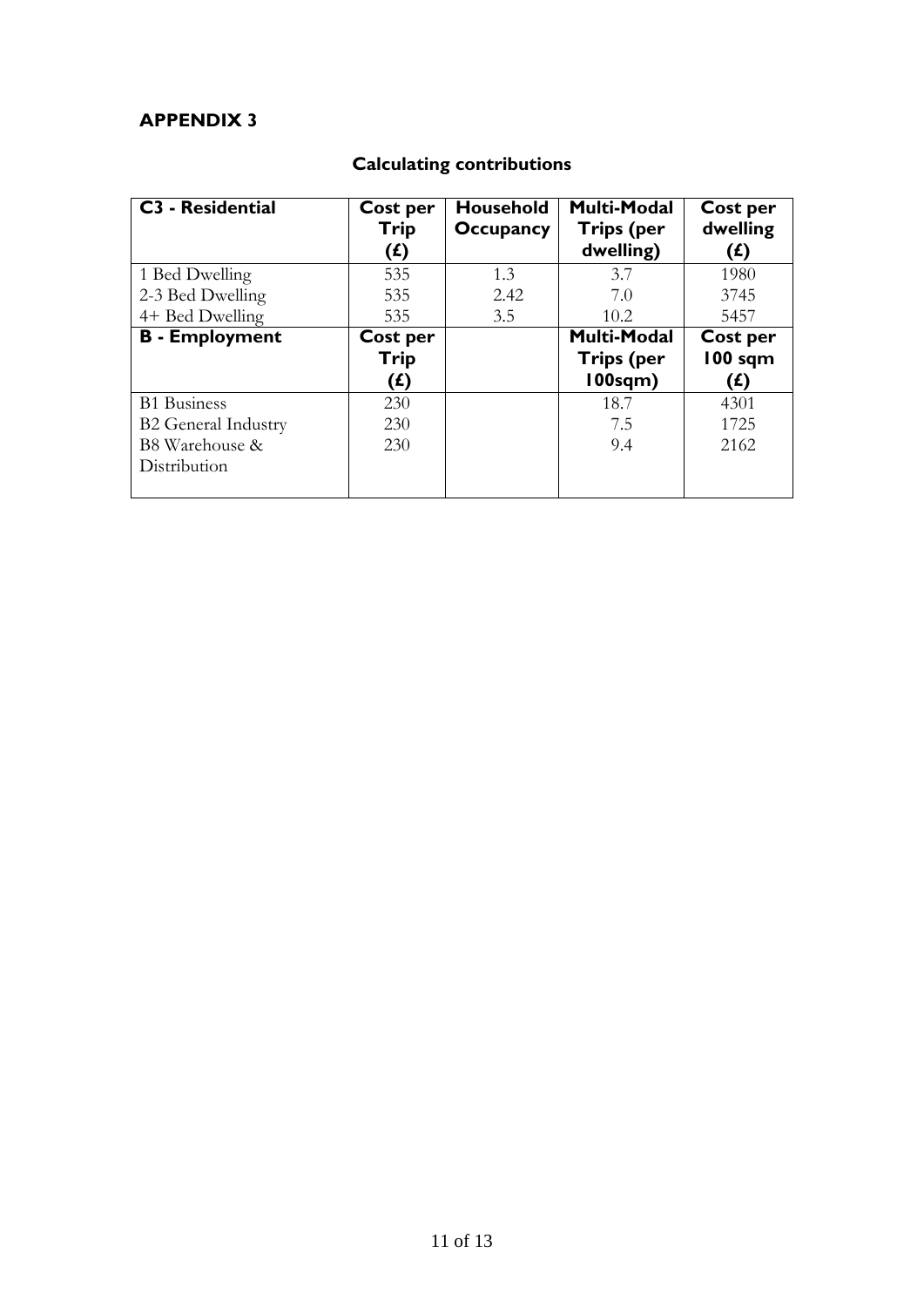# **Suggested Menu for Transport Schemes and Initiatives Suitable for Funding by Developers Contributions**

# **Contributions Menu**

# **LTP:**

Schemes which are in the LTP. For example:

- Town centre accessibility projects (e.g. Andover)
- Quality Bus Partnerships
- Rail interchanges (e.g. Farnborough)

### **Safety Engineering:**

Junction alterations Signing and lining schemes Surface Treatments Chicanes Road Narrowing

### **Passenger Transport:**

Bus Service contributions

- Maintain a service
- Increase the Frequency of a service / Formalise services
- Implement a new service or new stop / section to an existing route.

Bus Shelters Bus Stop poles Timetables on bus stops Information points -ITS

# **Cycling and Pedestrian schemes:**

Shared surfacing, cycleways (on and off carriageways), footways Cycle Storage - rail, bus stations, places of work and shops etc Cycle maps and information - indicating cycle facilities (shops, lockable areas, travel information) Cycle interchanges - improving access to cycles at rail stations etc Cycle training for children Traffic speed reduction City bikes, bike stations, bike bridges Signing of cycle routes Pedestrian crossings – refuges, dropped kerbs.

# **Traffic Management:**

Major Elements: Son of SHRT Junction Improvements Capacity improvements Junction Changes Route Capacity Improvements Major highway schemes